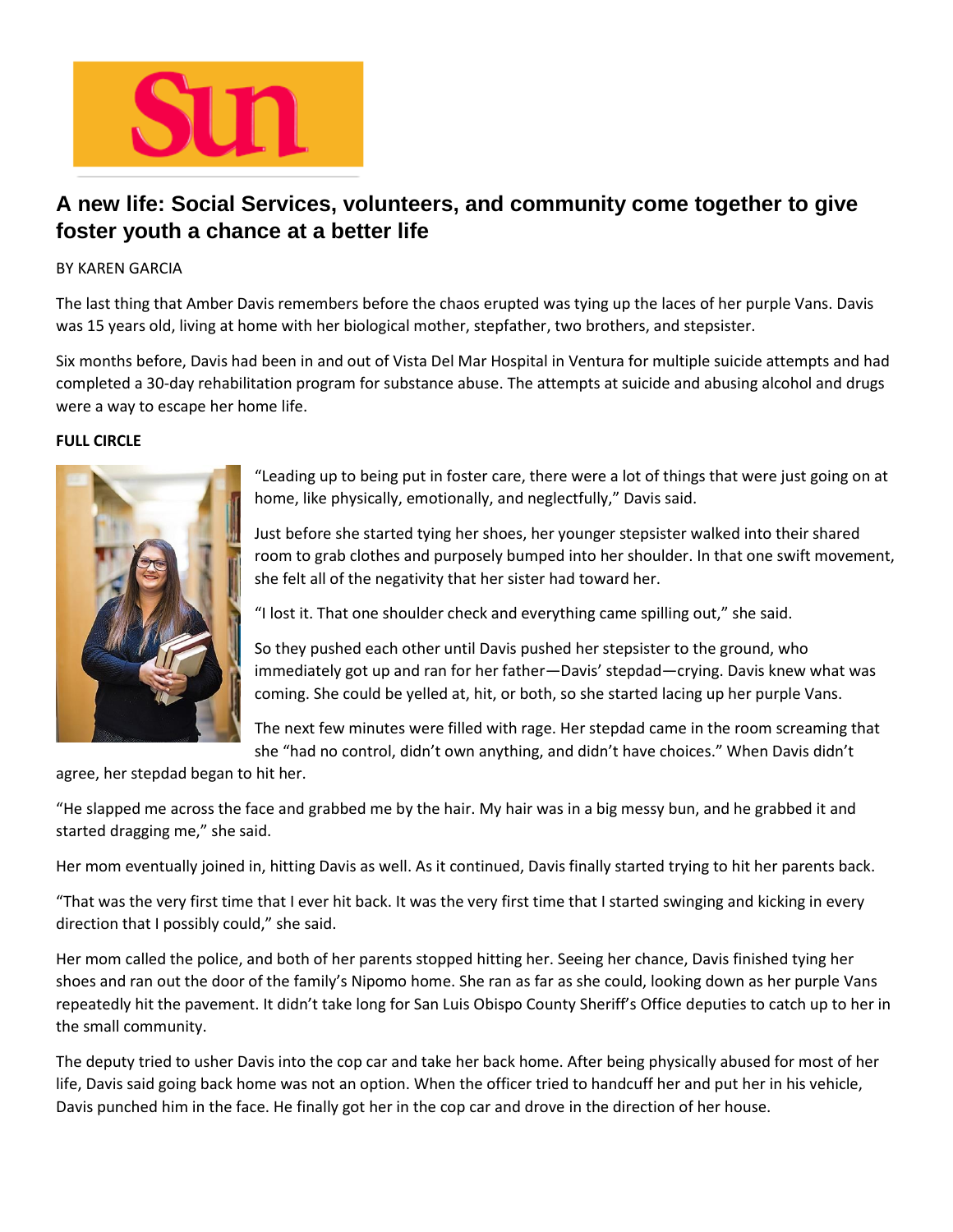"Part of me was scared because that was the first time I had ever been handcuffed, in a cop car, and I had obviously punched a cop," she said. "But I was kind of like, 'I don't know what's worse. Him letting me out right now to stay here or him taking me to juvenile hall.'"

Davis ended up going to the county Juvenile Services Center for hitting the cop, and then she entered the foster care system in San Luis Obispo County. Her journey through the system, finding permanent housing, and continuing her education was rough.

There are a lot of people, programs, and support that get children through the foster system and into permanent homes. The challenge of it all isn't unique to the Central Coast and neither is the lack of available foster parents. What is unique to the area, though, is a financial program that helps foster youth pursue post-secondary education. After pushing through the uncertainty of her future, Davis became one of those foster youths who graduated from college through this program.

## **Staying with family**

In 2017, the Department of Social Services in SLO County had about 379 children in foster care; 122 ranged from infant to 5 years old, 96 were 6 to 12 years old, and 161 were from 13 to 20 years old.

Department Assistant Director Tracy Schiro said that when Child Welfare Services is called to check on the well-being of a child, the main goal is to keep the child with his or her family.

"[In] far less than 10 percent of the calls we receive in a month do we remove children as a result. We have a lot of resources; we have a lot of programs. We want to keep children at home whenever possible and shore things up in the household," Schiro said.



Gustavo Prado, business specialist for the Santa Barbara County Department of Social Services, explained that "children can come into care, for no fault of their own, at any age, from birth up to 18 years old." Currently, Santa Barbara County has about 317 kids in the foster system, Prado said.

SLO County's Schiro said the department depends on calls from the community, from neighbors, doctors, teachers, or friends. Based on those calls, the department makes a decision tree, a standard model that all counties follow. The tree helps social workers assess a child's

situation. Schiro said it tells her if the child needs immediate help, needs to be checked on within a certain period of time, or doesn't need attention at all.

"Even on those [calls] we don't go out on, we often refer to agencies we contract with if they may need parenting help, they might need resources, they might need food in their home, or we figure out how to help," she said. "We don't walk away."

If a child cannot be safely left at home—because the parents are under the influence, the child's basic needs aren't being met, and/or there is drug paraphernalia within a child's reach—then the child is removed. In other situations, Schiro said, people might call because a home is dirty or the child is late to school every day.

"We deal with safety and risk with children not judgment. Our job is to work with the family to be a better provider for their children and better caretakers," she said.

When Social Services determines that a child's home is unsafe, and the department has already tried to work with the family but the family isn't trying to meet the department's expectations, the child is either placed with other family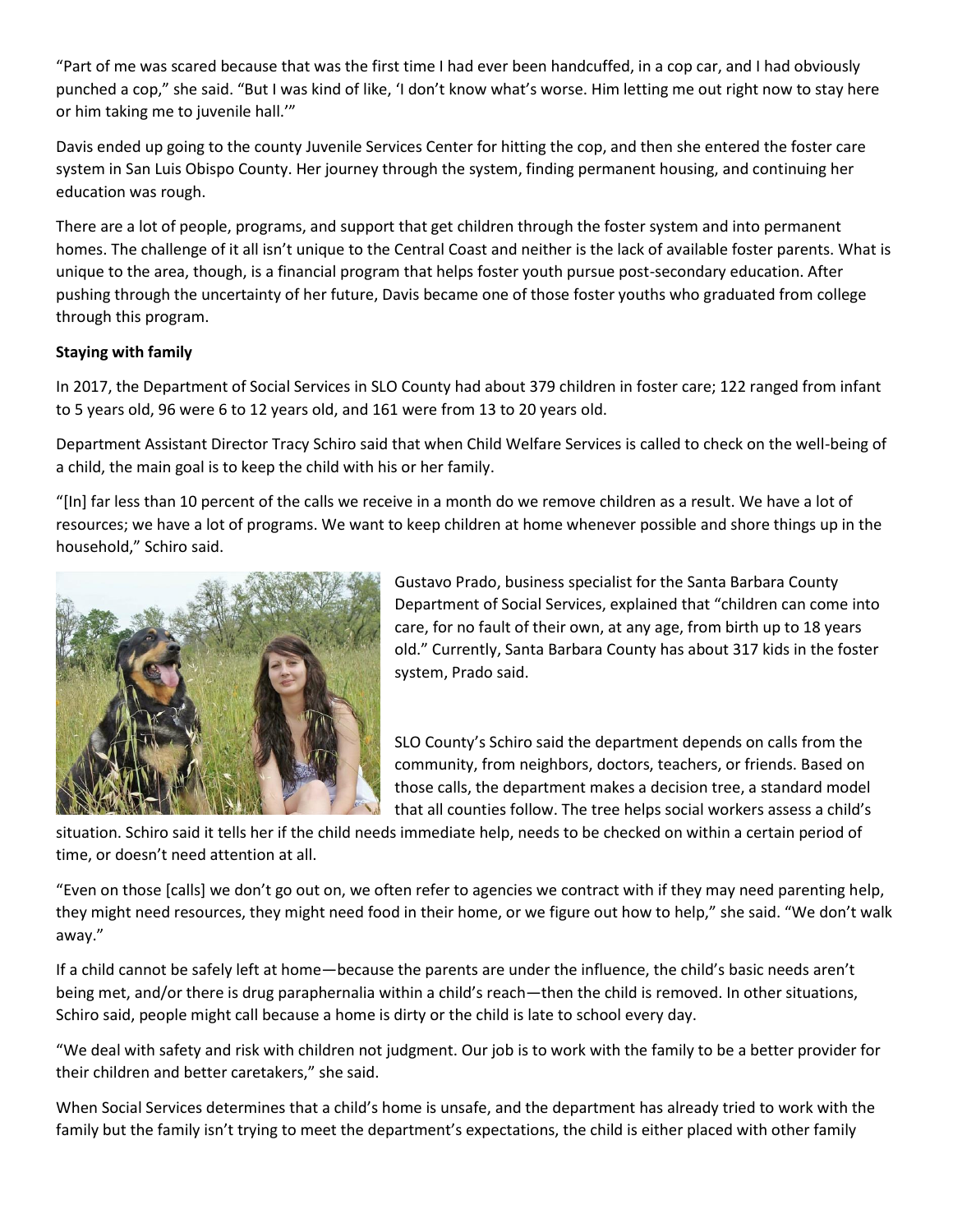members or non-relative extended family members. If neither is an option, then the child is put in a group home or in the care of foster parents.

"[Children in group homes] are a big concern for us due to having a personal history of emotional disregulation, behavioral excesses, and/or due to not having a permanent plan option," Prado said. "[They] do not have a family that has committed to providing them a permanent, safe, and stable home, or at the least a permanent circle of social and emotional support."

The age of a child can determine how difficult it is to find them a permanent or even a temporary living solution. Schiro said she has no problem finding homes for children who are 3 years old and younger.

"The older a child gets, the tougher it is. Teenagers, they don't have a good rap and yet I think they're delightful," she said. "I tell people they'll fix your remote controls, they'll fix anything on your iPhone, you can have conversations with them. They want to make a difference, and they want to be somebody."

She said she recognizes how difficult it is for people to open their heart and home to a child in need. But these children often come with a stigma that they're problematic.

"The kids that go into our system, they didn't do anything wrong, their parents did," Schiro said.

Of the 379 kids in the system, Schiro said only a handful are really struggling to get through each day.

Davis was one of those struggling teenagers. After being taken away from her family, she stayed in juvenile hall for three weeks. During that time, she had food, she played sports, and she was going to school—Davis said she knew she was safe.

Shortly after her stint in juvie, she was put into a shelter home and later placed with foster parents. Davis lived with her foster parents for about eight months before she ended up back at the shelter. Living in a new environment with new rules and expectations was a rough transition for her. Davis said she repeated a lot of the same behaviors from when she lived with her biological mom and stepdad, running away and using drugs. Davis was still dealing with a lot of the leftover emotions and trauma from her former home.

"For 15 years I had pushed everything down," Davis said. "Now, it was the first time that I was away from my family, and now, it was spewing out the surface in every way that it could come out, and I didn't know how to control it."

#### **Open arms**

According to the Santa Barbara County Department of Social Services, the majority of youth in the system—at least two thirds—live in North County cities or towns, including the Santa Maria and Lompoc valleys. Roughly 60 percent of kids in foster care in the county have one or more siblings in the system as well. The majority of those siblings are living separately from each other.



According to the SLO County Department of Social Services, about 7.7 percent of youths removed from their homes are placed in a foster home, 7.7 percent are placed with a relative, 7.9 percent are put in a group home, 8.5 percent are in the supervised independent living program, 13.1 are percent in a foster family agency certified home, and 50 percent are placed with a resource family home—a non-relative extended family member who is close to the child and family and can offer a temporary or permanent placement to keep a child safe.

The number of available foster parents is low compared to the number of children in Child Welfare Services. That lack of foster parents is a problem in many counties. Prado said that at any given time, Santa Barbara County has an average of 390 children in its foster care caseload, though it currently has 317 youths in the system.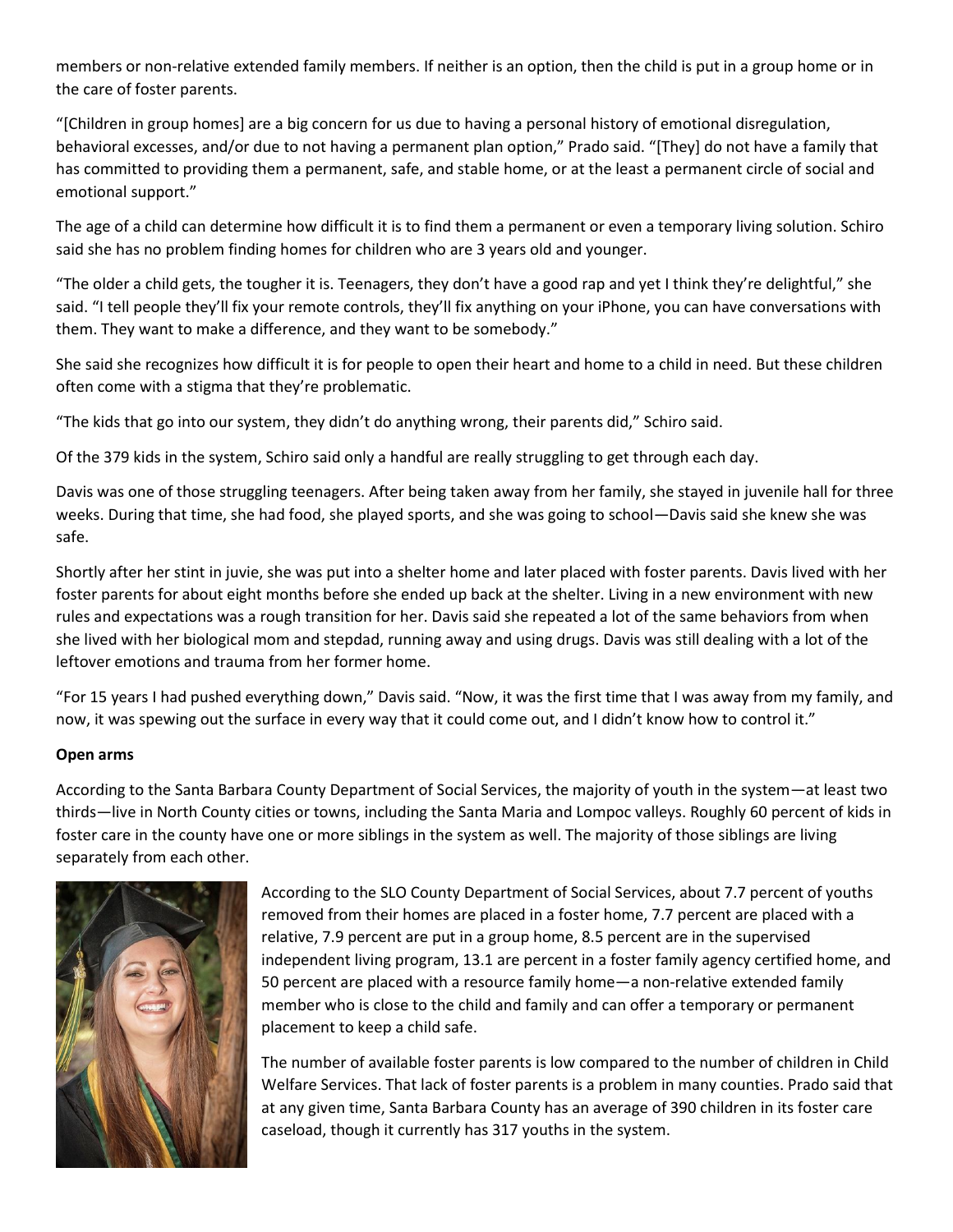Prado said there is an ongoing shortage of foster homes or resource homes in Santa Barbara County.

"The difficulty arises because children are entering the foster care system on an ongoing or continuous basis, so that we are always in need of new, ready homes to meet the needs of children," he said.

A huge factor causing a shortage of foster parents, Prado said, is the cost of housing—some families already need to work two jobs to make ends meet.

"Another significant factor we routinely hear is that our community is not aware of the needs of children in foster care and how to go about becoming a resource family home," he said. "Because of the trauma and disruption they have experienced, some may have special physical, educational, behavioral, and/or emotional needs."

But overall, Prado said there has been a decrease in the number of youths in the foster system.

"I believe the decrease is due to our efforts to stabilize children with their birth family, the goal being to minimize trauma for the child," he said.

Schiro from SLO County Social Services said she believes the community doesn't understand the need for foster care.

"I don't think they recognize that I have 350 children or more in foster care in any given time and at least 100 of those don't have a permanent solution," Schiro said.

She said there is a myth that these issues happen in low-income and homeless families, but it's "our neighbors, it's our families."

"Child abuse and neglect, it crosses all socioeconomic boundaries. It affects everyone," Schiro said. "I don't know if the community knows that."

Davis was removed from her foster parents because of her high-risk behavior. She was told that there were no other available foster homes where she could be placed. She was stuck. Her options were going to an out-of-state group home or reuniting with her parents, which is Social Services' main goal. But her parents needed to take classes in things like parenting, anger management and domestic violence and needed to see a therapist. She said her biological mom and stepdad didn't complete the necessary steps to get her back. Davis remembers a meeting she had with her mom and stepdad, her social worker, therapist, and a few others to explore the option of returning home.

"They said 'no,'" she said with a long pause. "They did not want me back. I was the state or the county's problem."

At the time, Davis connected with Court Appointed Special Advocate (CASA) Joan Capponcelli. A CASA is a volunteer who advocates for the best interest of abused and neglected children within the San Luis Obispo County court system. Davis was Capponcelli's first CASA case.

"She took me to eat Chinese and brought her puppies for me to snuggle," Davis said.

She knew everything that Davis had been through and what the next possible placement was for the 15-year-old.

"Poor Joan; she's so sweet. I told Joan straight up, 'If they send me there, no one will ever see me again," Davis said.

But behind closed doors, Capponcelli was the person who was going to take a chance on Davis. Without Davis' knowledge, Capponcelli was working on how to adopt her.

#### **Relief and hurdles**

Davis' social worker picked her up from the shelter to transport her out of state. With all her clothes in trash bags, Davis hopped in the car not knowing what her next move was. The social worker then drove up to this gated community.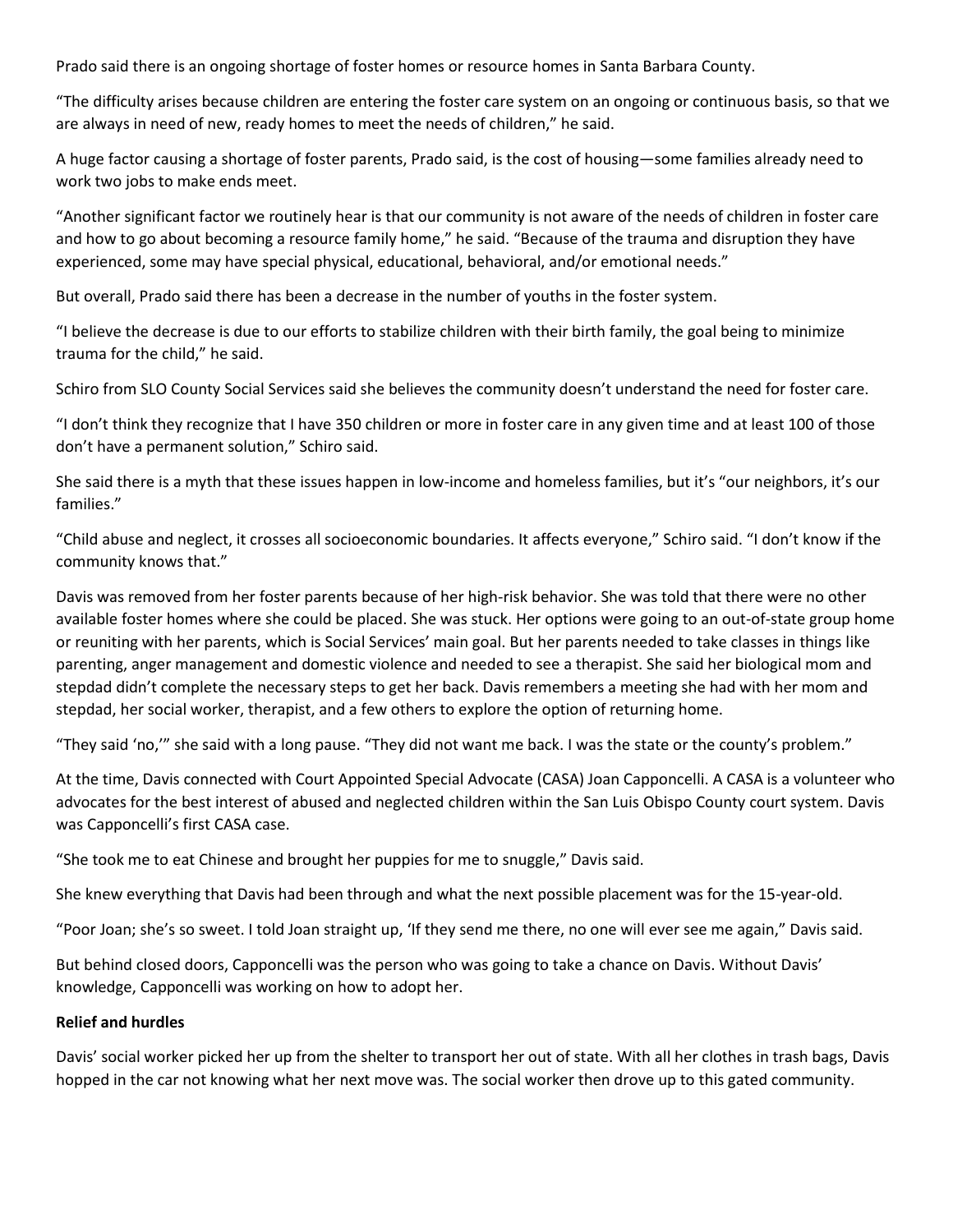

"It was actually, like, in that moment, very picture perfect, because this home had a really long driveway and it was a really nice home," she said.

"What the heck are we doing here?" Davis asked. Her social worker responded that she wanted Davis to meet someone. With reluctance, she got out of the car and walked up to the front door.

"The door opens and this big German shepherd-rottweiler named Capone came running right at me, and I start instantly crying," Davis said.

It was Capponcelli's dog. Capponcelli and her husband, Pete, came out to greet their new daughter and welcome her into their family of two daughters and four dogs.

"Today when I refer to my mom, I'm talking about Joan, and when I refer to my dad, I'm talking about Pete," she said.

She's not going to sugarcoat it—while settling in with her new family, Davis still had trouble following the rules and using drugs. But it was something she worked to get

over because she realized pretty quickly that she had parents who cared.

The next hurdle was making up for all the schooling that she had missed and figuring out how to get herself through college.

#### **Education success**

Nationally, about 85 percent of foster youths communicate a desire to go on to post-secondary education. Out of that 85 percent, around 10 to 15 percent actually start their post-secondary education—at a university, junior college, or vocational program. From those who actually start, around 5 to 8 percent of those youths finish their education and earn a degree.

Marie Hughes, education services manager for the Family Care Network, said all of these numbers translate to foster youth being the least likely group of people to persist through higher education. The agency serves San Luis Obispo and Santa Barbara counties through multiple programs designed to strengthen and preserve families and individuals



impacted by trauma.

Family Care Network facilitates the Transitional Age Youth Financial Assistance Program (TAY-FAP), geared toward helping foster youth pursue post-secondary education. It provides financial assistance to any foster or former foster youth who participates or is eligible to participate in the Independent Living Program. The program is the only one of its kind in on the Central Coast and is currently not offered anywhere else.

### **LIVING LIFE**

These days, Davis works full time for Family Care Network, studies for her master's degree at USC, and loves her husband, Cody Gambel, and their dogs.

Hughes said that the program started in 2010 after a discussion about how foster youth could afford to go to college. It's a collaboration between SLO County Social Services and the Family Care Network.

The program looks at how each individual foster youth can contribute to his or her college or university expenses, targeting the gaps and trying to fill them.

"With that being said, this isn't a full free ride, and we're not just throwing money out there; these students are working very hard," she said.